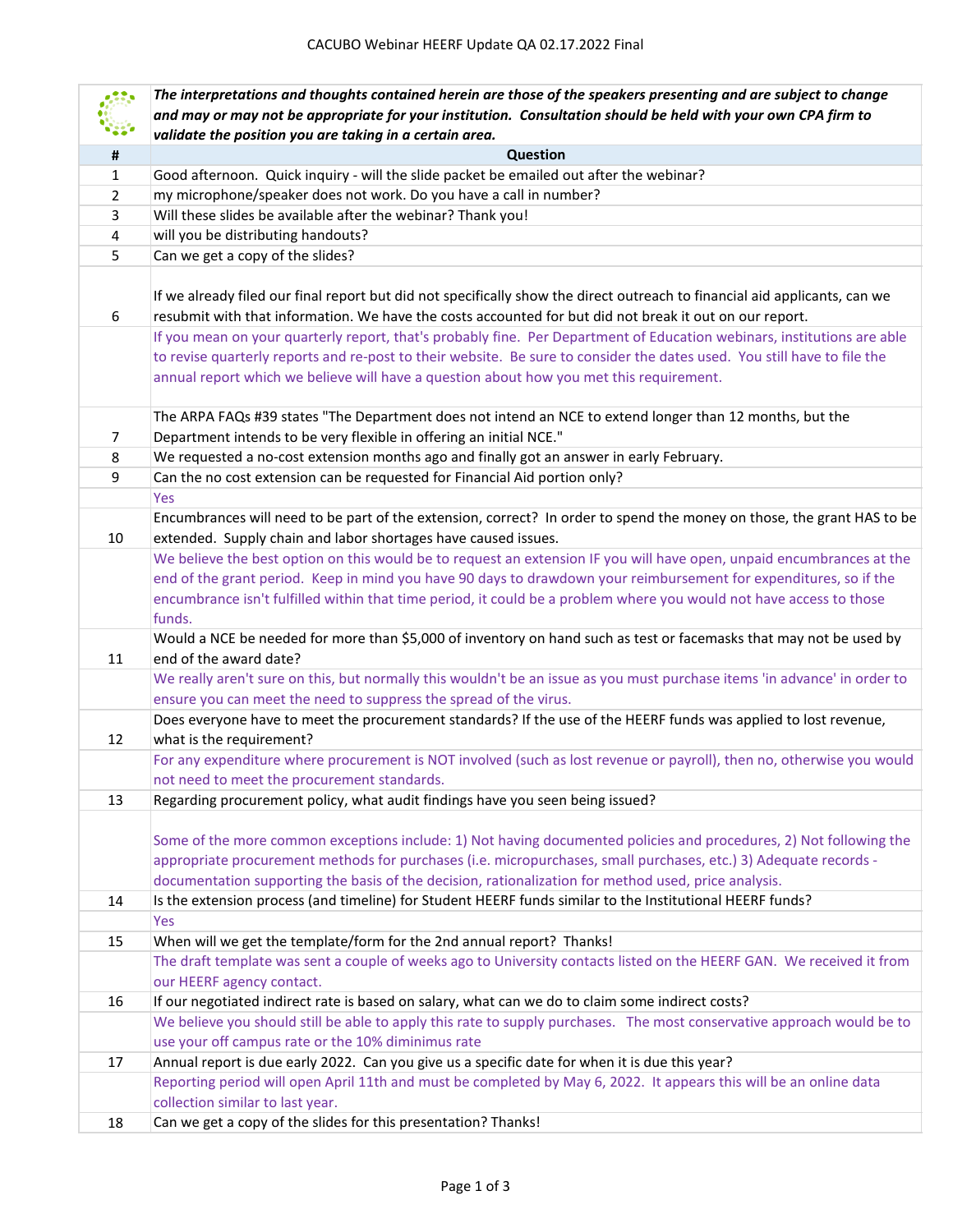|    | The interpretations and thoughts contained herein are those of the speakers presenting and are subject to change             |
|----|------------------------------------------------------------------------------------------------------------------------------|
|    | and may or may not be appropriate for your institution. Consultation should be held with your own CPA firm to                |
|    | validate the position you are taking in a certain area.                                                                      |
| 19 | Follow up to that question, when is this effective? I believe HEERF III                                                      |
|    | The news is reporting the pandemic impact on supply chain is a significant contributor to inflation. Where costs of          |
| 20 | supplies have risen greatly due to inflation, are these increased costs eligible for HEERF support?                          |
|    | Probably best to discuss this with your Dept of Ed Program Manager, but yes, it does seem reasonable to charge               |
|    | increased cost due to supply chain issues to HEERF.                                                                          |
| 21 | FYI the annual report questions are available - will be open April 11- May 6                                                 |
| 22 | We were approved for our no cost extension as well at Cowley College.                                                        |
|    | Apologies if someone else asked this. Can you give us directions for how to file an extention for HEERF funds use? Thank     |
| 23 | you.                                                                                                                         |
|    | Refer to the presentation slides for this information.                                                                       |
| 24 | Should reporting be on encumbrance, expenditure, or when drawn?                                                              |
|    | Draw downs are normally based on actual expenditures. Also see question #44 and related answer.                              |
| 25 | Looking at SSARP for additional student receivables write-off, do you find this acceptable?                                  |
|    | We have not seen specific guidance regarding SSARP.                                                                          |
|    | We just need to follow your outline for the extension? Is there a form? And submitted through email to our program           |
| 26 | specialist.                                                                                                                  |
|    | No form, just filed via an email.                                                                                            |
|    | Our indirect rate is for salaries. We charged contact tracing salaries to HEERF. Can we charge the indirect rate on these    |
| 27 | salaries we already submitted to HEERF?                                                                                      |
|    | If the salaries you charged for contract tracing are included in the base of the indirect cost pool, then, no, you would not |
|    | be able to charge an indirect rate on those salaries                                                                         |
| 28 | I know this is being recorded. Is it going to be posted?                                                                     |
|    | For the NCE, if there are new allowable costs incurred during that extension period, could those costs be claimed or does    |
| 29 | the NCE only extend the claiming period?                                                                                     |
|    |                                                                                                                              |
|    | You will have to provide a budget as part of the NCE that details how you are spending the remaining funds. However, if      |
|    | that spend changes (perhaps an expense is less than expected), you would reach out to your Program contact for               |
|    | permission to rebudget the remaining funds to a different expense. We think it would be allowed.                             |
|    | This is not a question, but I would like to mention that while the data requirements for the institutional portion of the    |
|    | annual report are not that difficult, the data requirements of the student portion are extremely cumbersome, requiring       |
|    | data reporting back to 2019, requesting reporting on a calendar year basis when the referenced IPEDS data is reported        |
| 30 | on an academic year basis, and pulling specific data items not typically tracked and reported by institutions.               |
|    | If an institution elects to discharge student debt under #26, the FAQ indicates that complete balances can be discharged.    |
|    | Is there a requirement to estimate how much of the discharged balance is related to coronavirus, and consider only that      |
| 31 | portion as lost revenue?                                                                                                     |
|    | You can only discharge debt incurred since 3/13/2020, the start of the pandemic. You can discharge any debt incurred         |
|    | during that time.                                                                                                            |
|    | Can you draw down 100% of the institutional HEERF III funds before spending 100% of the student HEERF funds? It was          |
| 32 | not clear if the same pro-rata applied to HEERF 3 like it did HEERF 2.                                                       |
|    | You can, but there are revenue recognition considerations to review. Also, if you don't spend all of the Student money       |
|    | you would have to return an equal portion of the institutional funds.                                                        |
|    |                                                                                                                              |